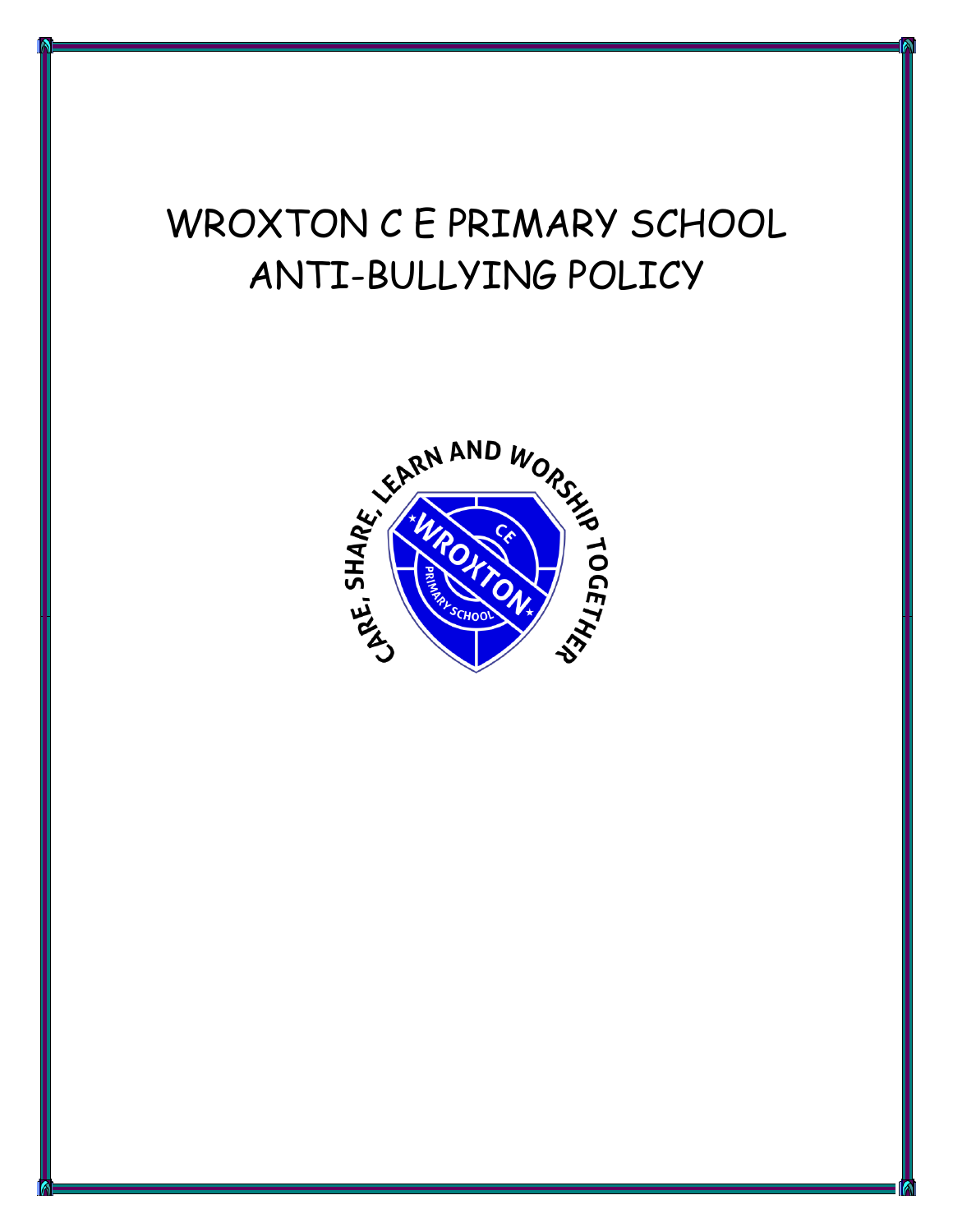#### **Rationale**

Everyone at Wroxton CE Primary School has the right to feel welcome, secure and happy. Only if this is the case will **all**members of the school community realise their full potential and equally access opportunities. **It is understood by everyone at Wroxton CE Primary School that bullying of any sort is not acceptable**.

Where bullying exists **anyone** must feel confident to activate the anti-bullying systems within the school to end the bullying. It is our aim to challenge attitudes about bullying behaviour, increase understanding for the bullied individual and help build an anti-bullying ethos in the school. This document outlines how we make this possible at Wroxton CE Primary School and is closely linked to our Behaviour Policy and our e-Safety Policy.

## **Definitions of Bullying**

Bullying is deliberately hurtful behaviour that is repeated over a period of time, making it difficult for the person concerned to defend themselves. This can take the form of namecalling or more serious verbal abuse, including racist and homophobic language, threatening behavior, violence, threatened violence, isolation, ridicule, or indirect action such as spreading unpleasant stories about someone, including the use of technology to do so.

**The school works hard to ensure that all members of our school community know the difference between bullying and simply "falling out".**

## **Actions to Tackle Bullying**

Prevention is better than cure, so at Wroxton we are vigilant for signs of bullying and always take reports of incidents seriously. Children are encouraged to tell someone (e.g. a teacher or other adult in school, a parent or even a friend) if they feel they are being bullied or if they feel bullying is going on in school. We will use the curriculum, assemblies and PSHE, whenever possible to reinforce the ethos of the school and help individuals to develop strategies to combat bullying behaviour.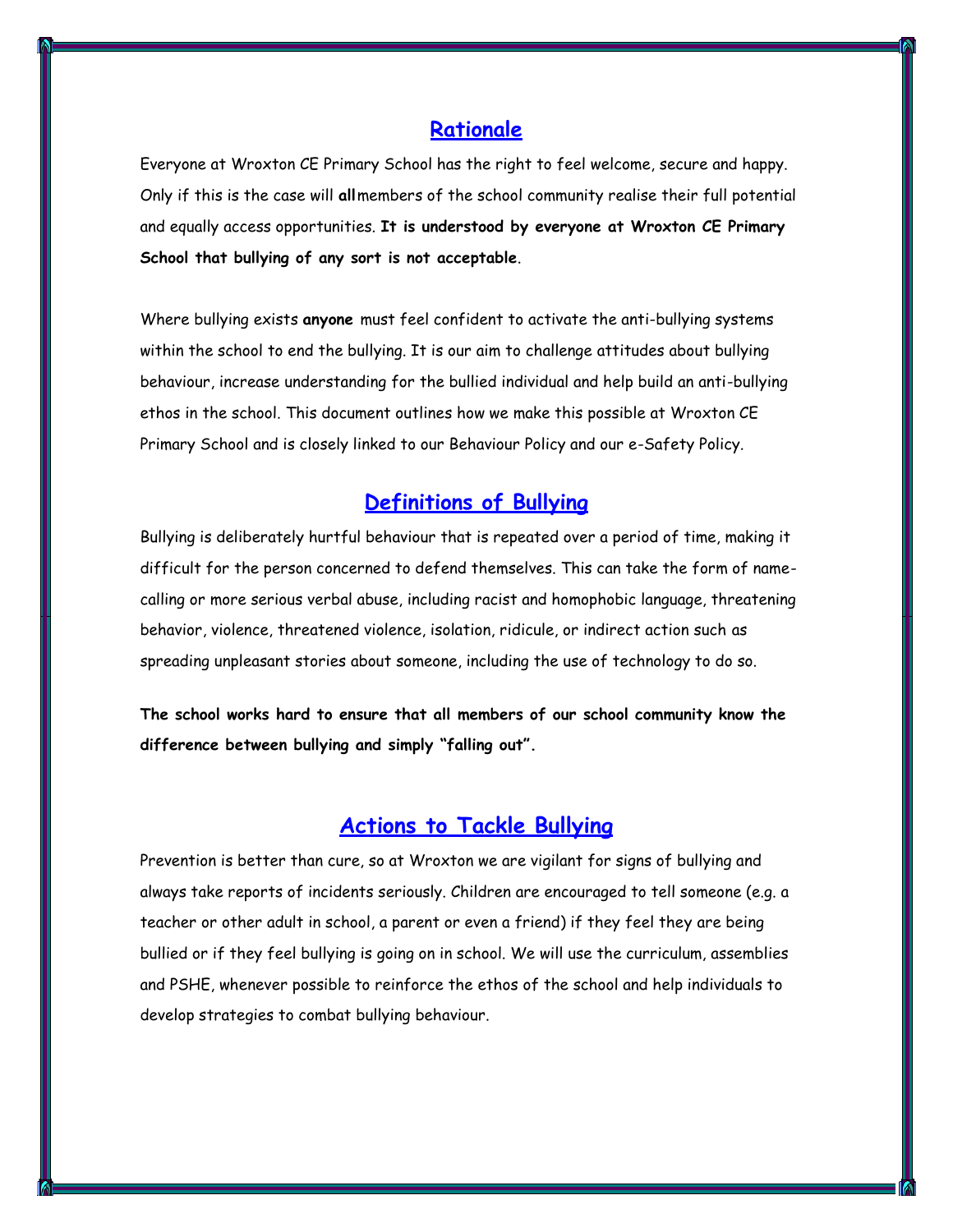At Wroxton School, everyone knows that any incidence of bullying, directed at themselves or others, should be reported and will be taken seriously. All reported incidents of bullying will be investigated.

The following protocol will be followed:

- Each incident will be discussed fully with the child/children, taking into account their age and level of understanding
- A record will be made and kept of any reported incidents (in the case of children, the record will be made by their class teacher)
- A copy will be given to the headteacher and discussed
- Older children maybe asked to write a report themselves
- If bullying includes racial abuse, it will be reported to the headteacher and recorded in the Racial Incident Book
- The adult will try to remain neutral and deliberately avoid direct, closed questioning which may be interpreted as accusatory or interrogational in style
- Each individual must be given an opportunity to talk and the discussionshould remain focused on finding a solution to the problem and stopping the bullying recurring

Action will be determined by a number of factors, including …

- $\triangleright$  The nature of the bullying
- $\triangleright$  The extent of the bullying
- $\triangleright$  The number of bullying incidents that have taken place
- Whether there have been previous incidents of bullying
- Home circumstances

There are various strategies that are applied in the case of bullying to try to resolve the situation. These may vary greatly as each incident is different and requires an individual approach.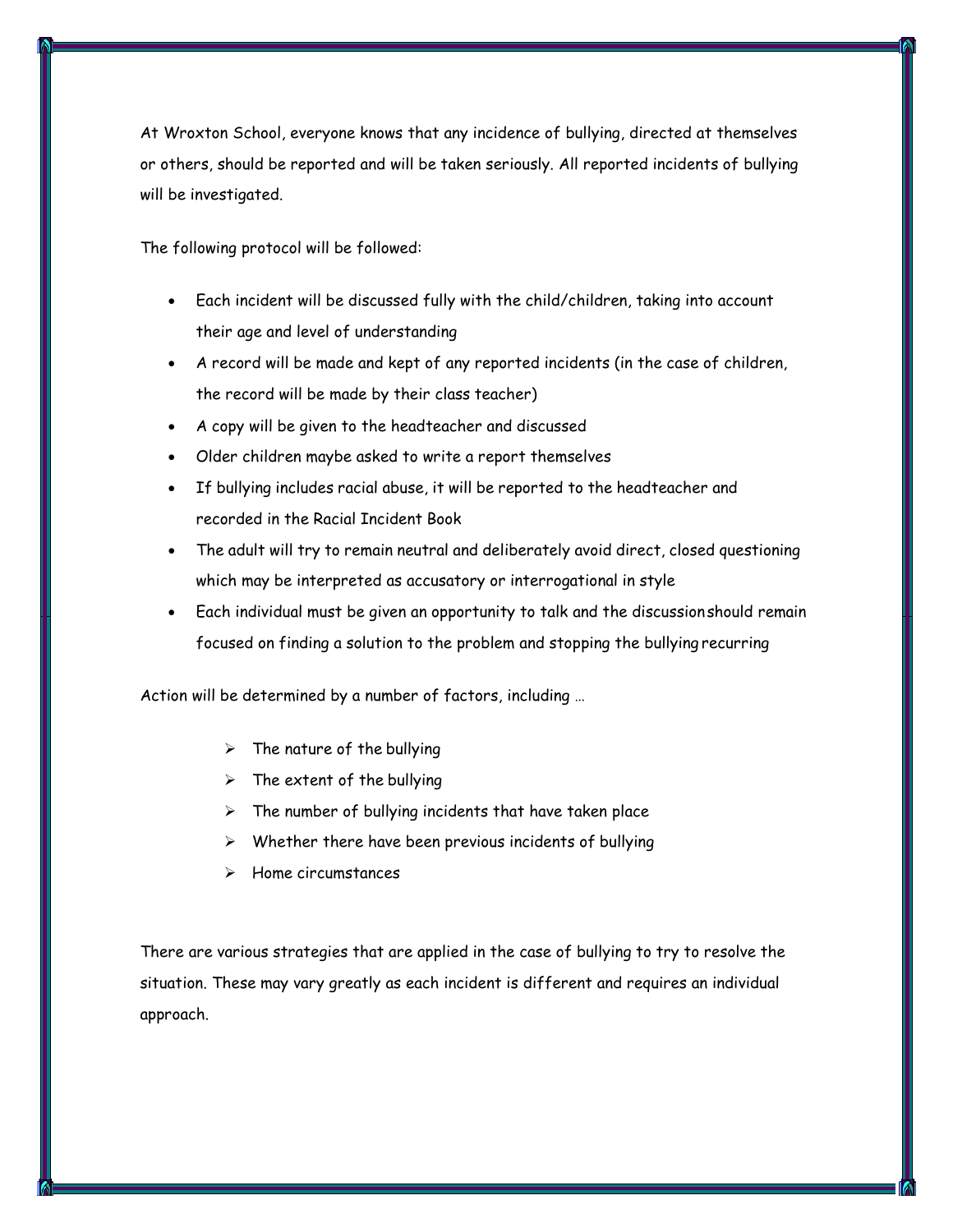Strategies may include some, or all, of the following:

- Role-play and other drama techniques as well as Circle Time. If held regularly, these can be an effective way of sharing information and provide a forum for discussing important issues such as equal rights, relationships, justice and acceptable behaviour. These techniques can also be used just within the affected group to confront bullying that may already exist
- The use of PSHE across the whole school underpins the qualities and skills thathelp children manage their lives and learning effectively.
- Pupils need to feel secure in the knowledge that at times, assertive behaviour, and even walking away can be effective ways of dealing with bullying.

#### **Parental Involvement**

The parents of alleged bullies and pupils being bullied will be informed of an incident and the action that has taken place and asked to support strategies proposed to tackle the problem. The bully will also be reminded of the possible consequences of bullying and the sanctions for repeated incidents will be clearly explained to him/her. A monitoring tool may also be used, often incorporating a reward for achieving desired behaviour.

Parents are reminded to inform their children that they must tell someone should they ever be bullied. Keeping quiet will never help a problem to be solved, and will prolong the period a pupil has to suffer. Whilst there is very little history of bullying at Wroxton, we believe that one case is one case too many and we believe it is essential to constantly review this policy to ensure we are in a position to strengthen our approach to this issue. Where necessary we have and will call on outside resources such as the Behaviour Support Service, to support our action. This policy is seen as an integral part of our Behaviour and Discipline Policy.

Review Date – July 2019.